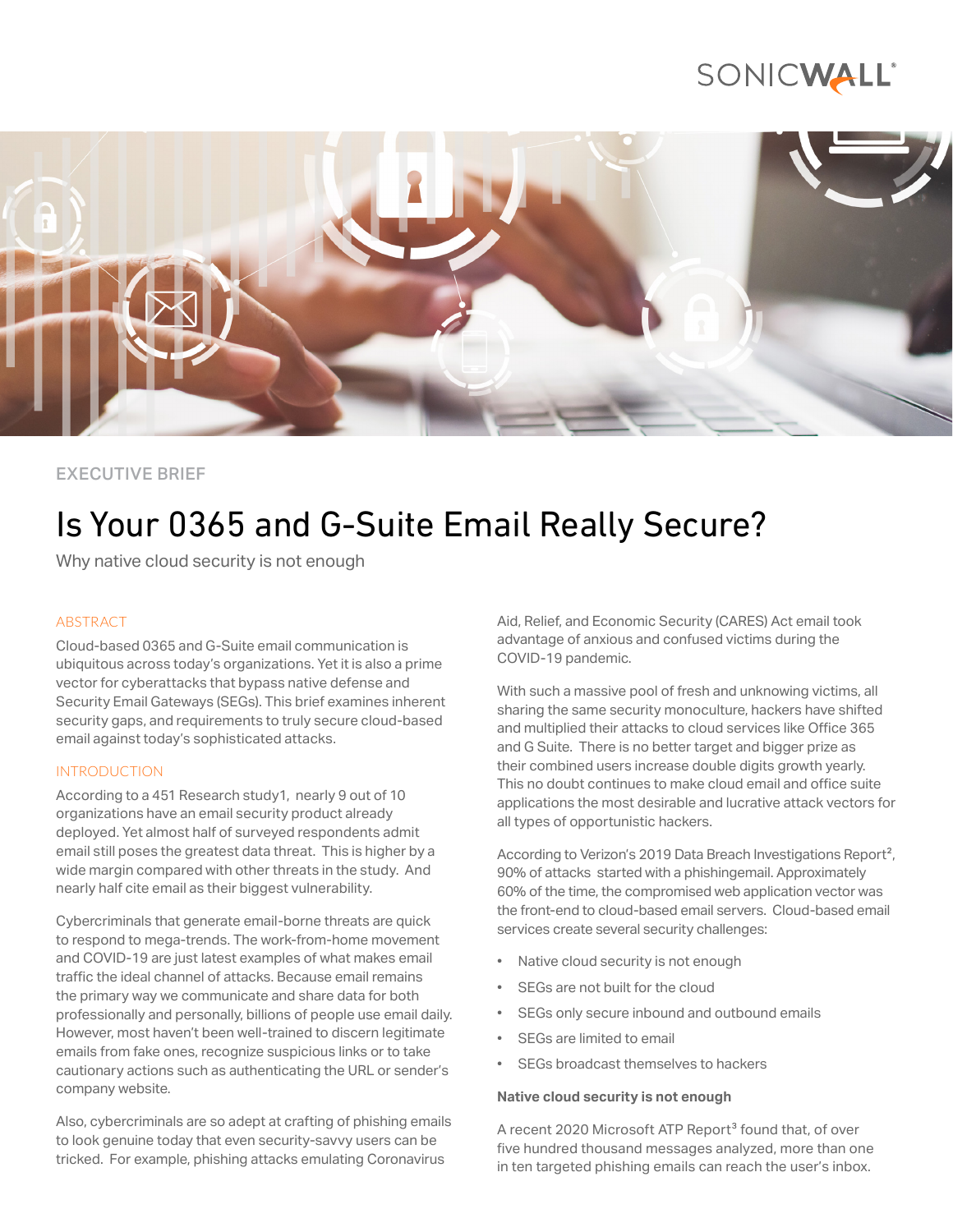

Each unique attack leverages various obfuscation methods designed specifically to bypass Microsoft ATP. These proven techniques include multiple redirections, URL splits, HTML tag manipulation, polymorphic malware, and dynamic obfuscated scripts.

Although Microsoft ATP applies four main policy engines for anti-phishing, spoof intelligence, Safe Links, and Safe Attachments, it is still a rule-based security technology like traditional SEGs. The security scan relies solely on static reputation-based filtering that hackers can reverse-engineer

| Office 365                                                                                                                                          | Microsoft |
|-----------------------------------------------------------------------------------------------------------------------------------------------------|-----------|
| Your payment method for Office 365 Business has been changed.<br>Invoice is ready.                                                                  |           |
| Sign in to the Office 365 Admin Center to pay your invoice.                                                                                         |           |
| View this message in the Office 365 Message Center                                                                                                  |           |
| To customize what's included in this email, who gets it, or to unsubscribe, set your Message Center preferences,                                    |           |
| Edit Release Preferences. Choose the release track for your organization. Use these settings to join First Release if you<br>haven't already.       |           |
| Microsoft respects your privacy. To learn more, please read our Privacy Statement.                                                                  |           |
| There is no action you need to take to prepare for this change, but you might consider updating your user training and<br>notifying your help desk. |           |
| <b>Microsoft Corporation</b><br><b>One Microsoft Way</b><br>Redmond, WA, USA 98052                                                                  |           |
| <b>Unsubscribe</b>                                                                                                                                  |           |
| Microsoft                                                                                                                                           |           |
| Unsubscribe   Privacy Statement                                                                                                                     |           |

These attacks are sophisticated in both their technique to reach the inbox and the user experience on the back end. Each link included the user's email address so that the log-in page they land on looks like the second page of a Microsoft account challenge, which is exactly what happen when you try to go to an admin page when you are already logged in. The attack demonstrated that it already knows the victim's identity.

Figure 2, below, examines the same sample attack campaign across multiple organizations during the testing period. In almost every case, whether an organization saw 5 or 50, most of the malicious emails bypassed EOP and ATP. In two cases show with the blue bar, EOP was able to eventually block the attack, but only after missing over 30 instances of the attack.

The widespread adoption of Office 365 and G-Suite makes it an easy target for every hacker. Never have so many mailboxes had identical security. Hackers also leverage the fact that these cloud accounts are sources of authentication to other enterprise SaaS apps. This is the danger of cloud security monoculture. What bypasses one, bypasses all.

Hackers have consistently demonstrated their ingenuity to evade detection using targeted phishing attacks, and escape cloud vendors' security filters. Organizations clearly need

until they find ways in which to bypass these filters. This places enterprises in a state of constant risk, threatened by the likelihood of someone in their organization opens the wrong file, clicks on the wrong URL and/or enters the password in the wrong place.

Some attacks appear legitimately sent from Microsoft, as shown in Figure 1, below. They render very well, are professionally personalized, and sent to a specific set of users rather than the whole company.



#### **Figure 1**

additional levels of protection beyond that of Microsoft ATP and other SEGs.

#### **SEGs are not built for the cloud**

SEGs were originally designed around a hardened perimeter to secure on-prem email environments. As email moves to the cloud via services like Office 365 Email and Gmail, SEGs retooled and adapted to this new environment. However, the approach suffers many shortcomings due to their non-native design.

The greatest SEG deficiency is the impediment to existing security. Their required changes to MX records impairs or completely erases embedded filters. This means that instead of augmenting security scans, they completely replace the default, and in turn deactivate valuable defenses from those inherent layers. Moreover, because these solutions are deployed at the perimeter, they have limited visibility. They are typically blind to internal threats such as compromised accounts and employee-to-employee messages.

#### **SEGs only secure inbound and outbound emails**

Since SEGs connect to the mail flow outside of the email provider's cloud, internal emails are not scanned for threats.